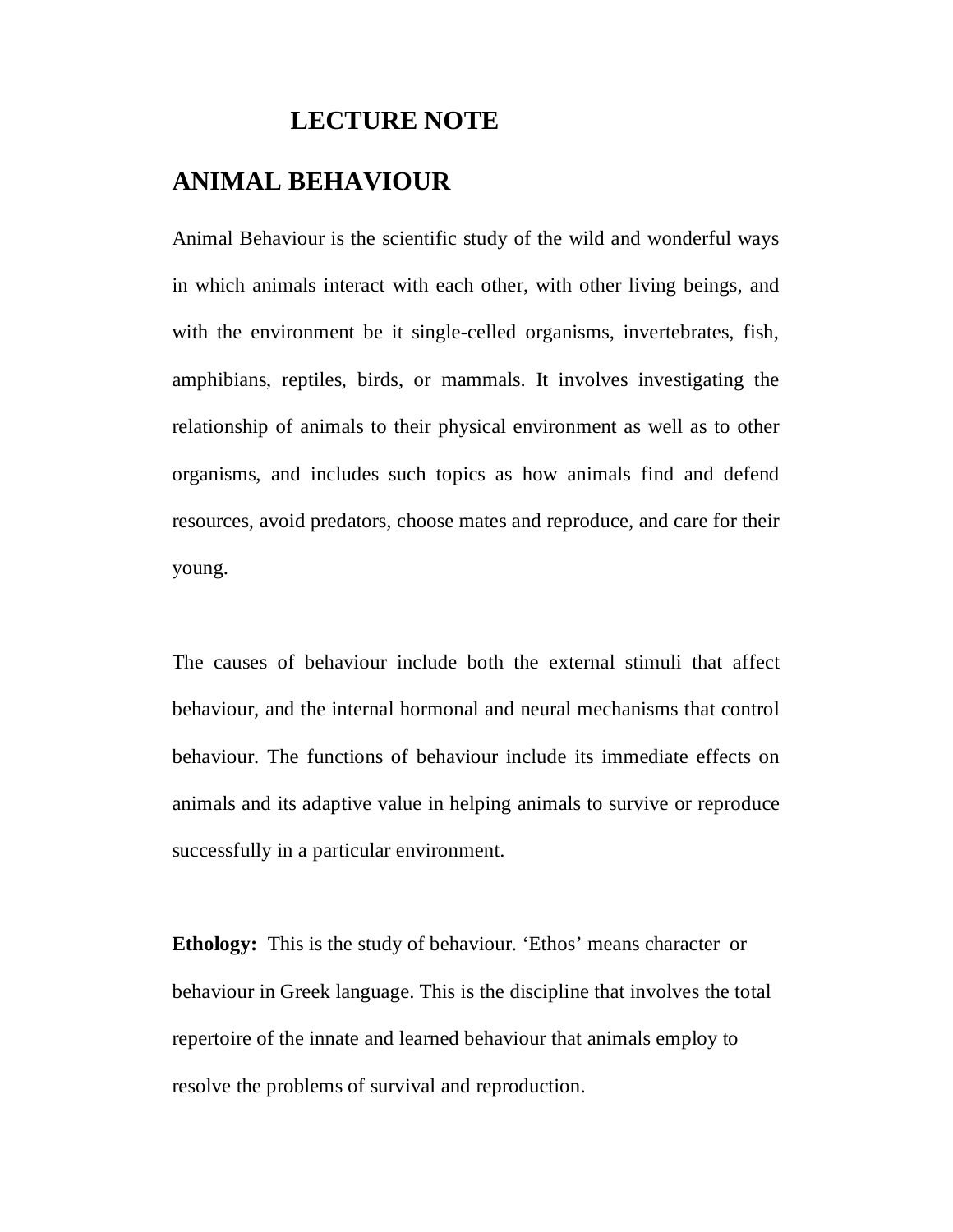**Ethologist:** This refers to scientists that are involved in the study of animals and the way they interact with themselves and their environment. Charles Otis Whitman examined the importance of phylogeny to the origins of behaviour

Karl von Frisch studied the senses of honey bees. Others include Thomas Hunt Morgan, Niko Tinbergen, Konrad Lorenz and many more.

#### **INSTINCT**

This is an inherited tendency of an organism to behave in a certain way, usually in reaction to its environment and for the purpose of fulfilling a specific need. The development and performance of instinctive behaviour does not depend upon the specific details of an individual's learning experiences. Instead, instinctive behaviour develops in the same way for all individuals of the same species or of the same sex of a species. It forms the memory of a species passed from one generation to another.

### **LEARNING**

Learning is characterized by persistent and measurable changes in behaviour which are not associated with fatigue, altered motivation, or maturation. Some information or knowledge is acquired and is then used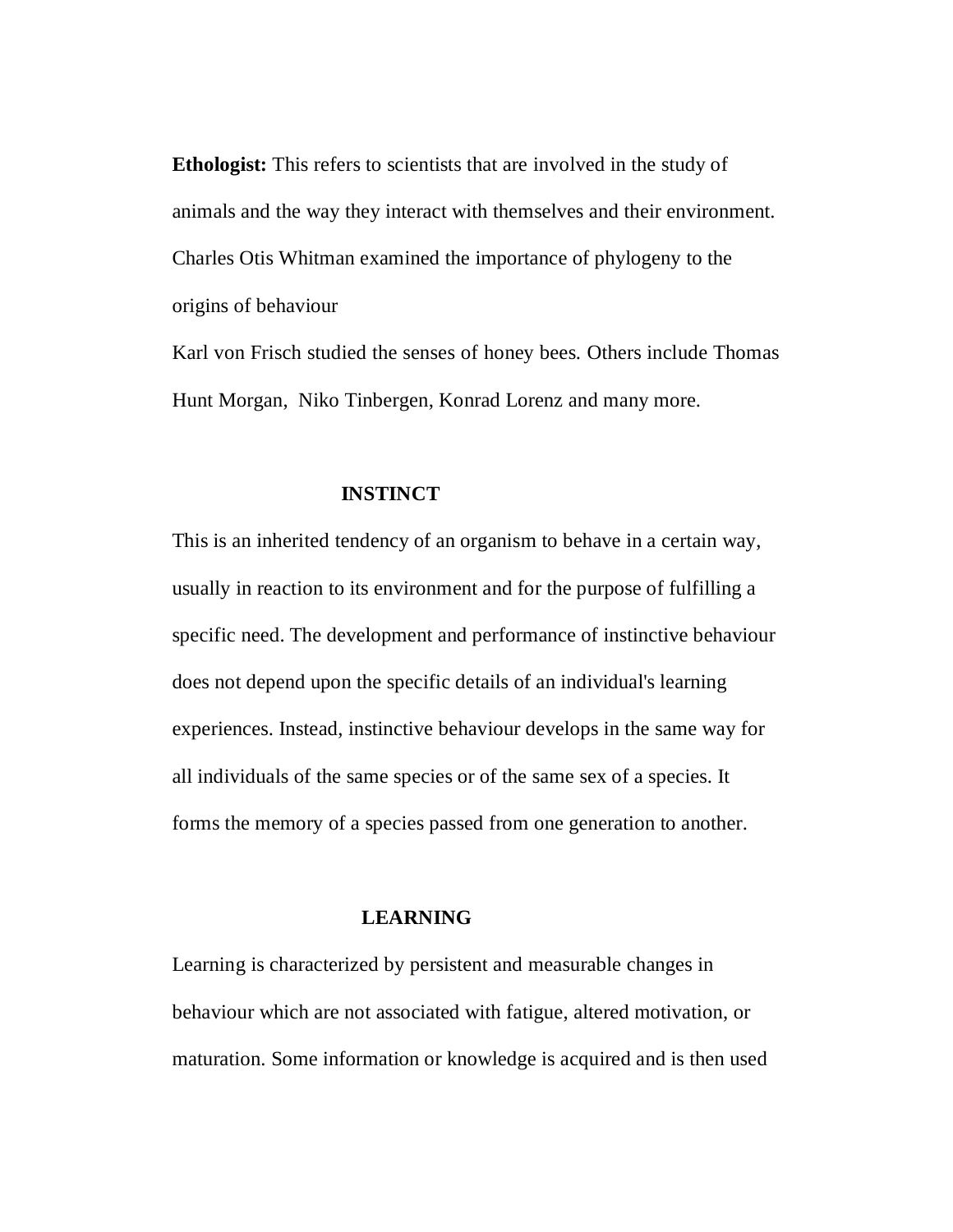to alter the individual's actions and responses. Learning as an adaptive behaviour allows individuals to adapt to specific environment challenges.

#### **Types of Learning**

### **Habituation**

Habituation refers to a gradual decrease in behavioural responses with repeated encounters of a particular stimulus, which proves of no consequence.

#### **Conditioned Reflex I**

The conditioned response is probably the simplest form of learned behaviour. It is a response that — as a result of experience — comes to be caused by a stimulus different from the one that originally triggered it. Pavlov's experiment with the dog and the bell. The salivation of the dog in response to a bell as a result of prior association of meat with the sound of the bell.

#### **Condition Reflex II (Trial and Error)**

It is also called **trial-and-error** learning because the animal is free to try various responses before finding the one that is rewarded.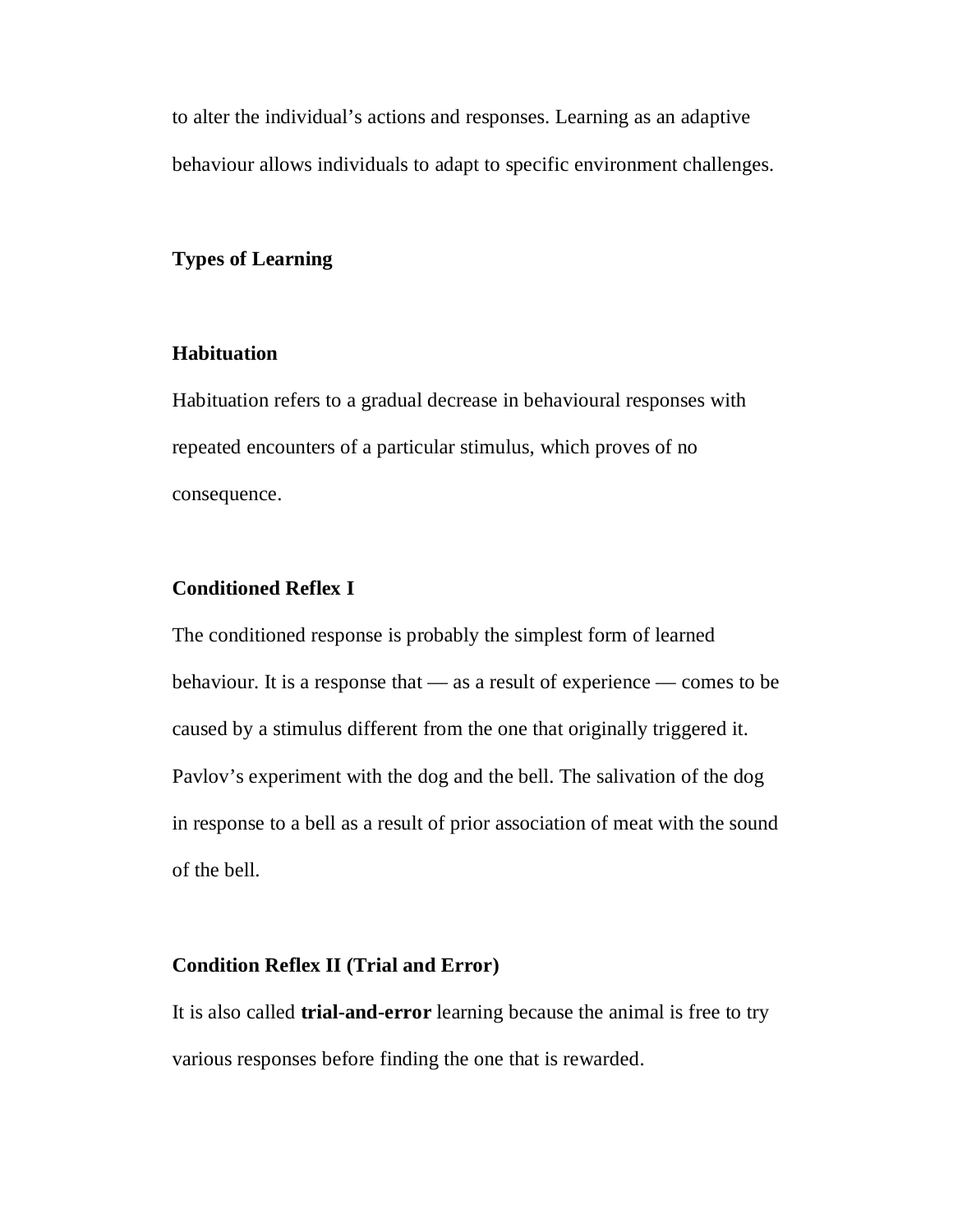#### **Latent Learning**

Latent learning refers to an individual's ability to learn associations without explicit reinforcement. Exploratory behaviour serves to acquire an understanding of the spatial relationships of objects. It includes the formation of "cognitive maps" of the surrounding. Daily success depends on knowledge of spatial relationships. Hummingbirds and bees recall the location and status of harvesting of flower resources, and several species of birds are able to track a large number of seed stores.

#### **Insight Learning**

The sudden production of a new adaptive response not arrived at by trial behaviour or as the solution of a problem by the sudden adaptive reorganization of experience

#### **Imprinting**

If newly-hatched geese are exposed to a moving object of reasonable size and emitting reasonable sounds, they will begin to follow it just as they would normally follow their mother.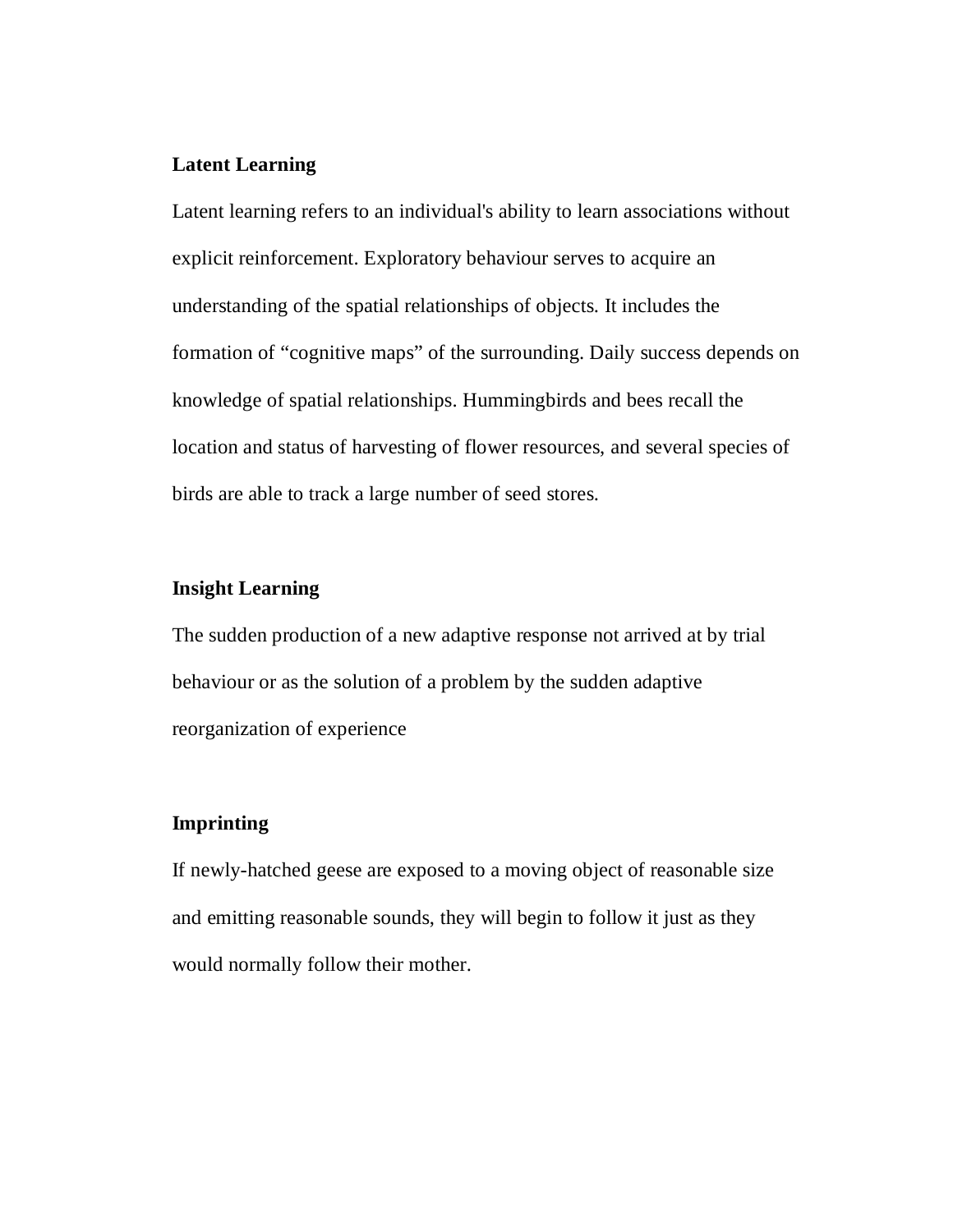## **ASSOCIATIVE LEARNING**

A type of learning principle based on the assumption that ideas and experiences reinforce one another and can be linked to enhance a learning process.

## **CHARACTERISTICS OF ASSOCIATIVE LEARNING**

**Contiguity**

**Repetition**

**Reinforcement and Reward**

**Generalization and Discrimination**

**Extinction and Recovery.**